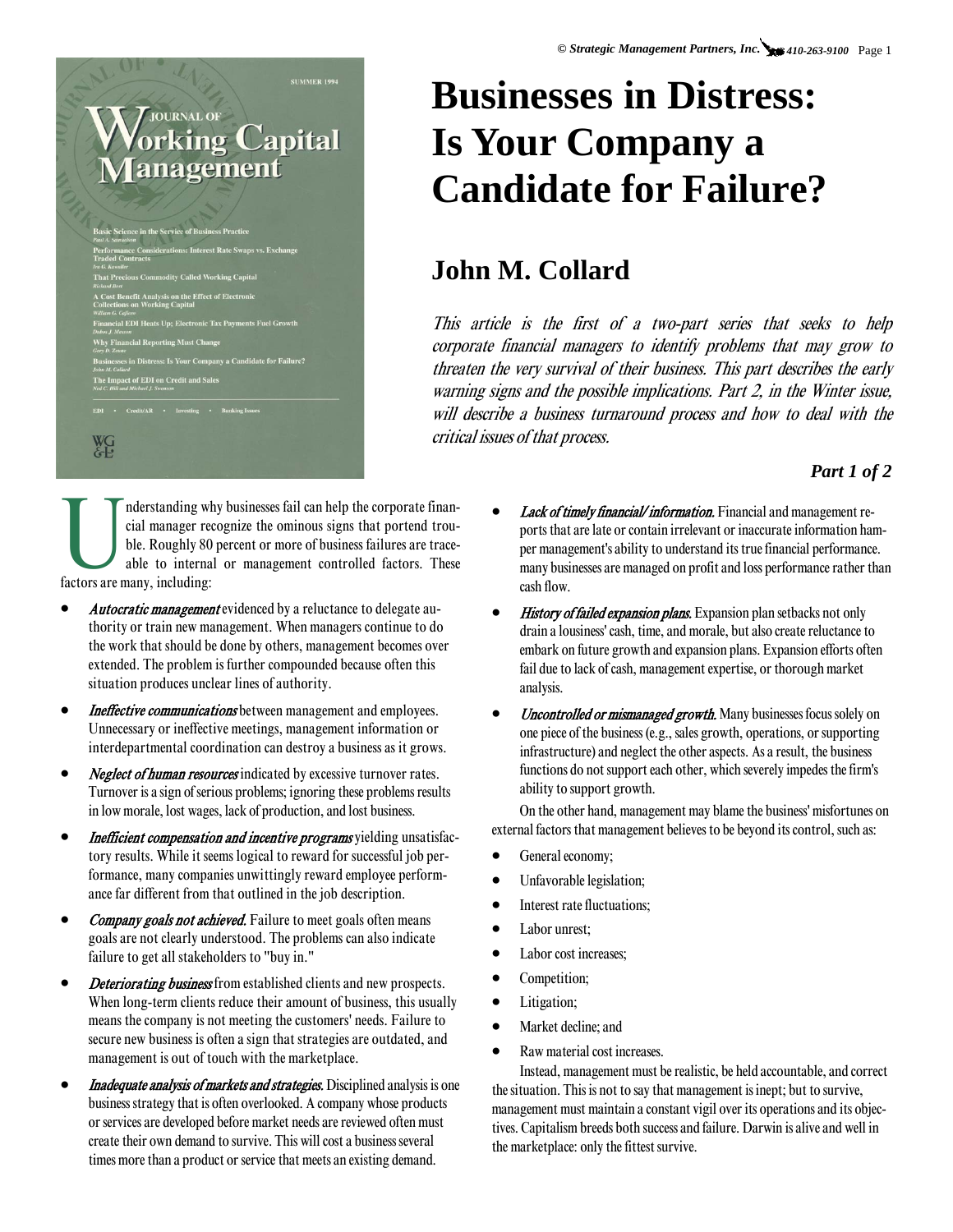#### **COMPANIES SUSCEPTIBLE to TROUBLE**

All businesses are as vulnerable to trouble as they are to the lure of success. We live in a world of wildly changing technologies. Even with these changes, a properly managed business will continue to prosper. However, some industries are more susceptible to trouble than others.

The fortunes of companies in *cyclical industries* often depend upon uncontrollable external forces such as commodity prices or weather conditions. Those most likely to withstand the effects of these forces are those that either diversify without losing sight of their objectives, or that are able to control fixed costs in the face of unstable conditions. The ability to adapt is critical.

Companies in newly *deregulated industries* must learn to survive in a competitive environment without the legal protections they previously enjoyed. Deregulation generally is accompanied by an anticipated shake out of the weakest businesses as competitive forces take hold in the marketplace.

As the U.S. has evolved from a primarily manufacturing driven economy to increasingly **service oriented industries**, management must recognize that its most irreplaceable assets walk out the door every night. Managing human resources is more important than ever.

Companies lacking a proprietary product, or "me too" companies, are subject to attack from every direction. These companies, such as retail businesses and non-licensed service sector businesses, generally face low entry barriers with respect to both capital and expertise.

Many entrepreneurial companies and start ups are limited to a single product or a passing fad. To ultimately succeed, single product and single customer companies usually must develop new products or diversify to protect themselves from powerful competitors, customers. and changing currents. Few are able to maintain their start up success as they struggle to compete. Reaching maturity takes years during which a company is vulnerable.

Rapidly growing companies often are driven by entrepreneurial zeal and by an overwhelming emphasis on sales growth, while inadequate attention is given to the effects of growth on the balance sheet. These companies suddenly find themselves in a situation where the balance sheet simply cannot support the growth.

Highly leveraged businesses have so many factors that must converge to be successful that they are often most susceptible to the external uncontrollable causes of business failure. such as interest rate fluctuations or an increase in raw material costs.

Closely-held and family-owned businesses, by their nature, select leadership based not on managerial ability but by virtue of family or close personal relationships with the shareholders. More than in other businesses, owner/managers link their personal psyche to that of their business. Owner/managers often believe that they are irreplaceable or are afraid to admit it. They want to maintain control ad infinitum, "'ailing to either develop a management team or a plan for transition of management. Owner/managers are reluctant to acknowledge the early warning signs of failure and are also apt to ignore them.

Perhaps *declining industries* face the most challenging task of all in preventing failure. Declining industries are those in which total industry wide unit shipments are declining. Maintaining market share involves taking business from competitors. Management that refuses to admit that the industry is declining or bets its future on industry recovery, is the most prone to failure.

Entrepreneuria1 hazards. Approximately 70 percent of entrepreneurs and start-ups fail within two years. Entrepreneurs do not necessarily have managerial abilities. They have visions of what the future will look like before the rest of us know to invent the better mouse trap. Their modus operandi is to capitalize on their head start as a way to convert their vision to a profitable reality. The same skills that keep an entrepreneur focused on an idea, regard-

*© Strategic Management Partners, Inc. 410-263-9100* Page 2 less of obstacles, can make him oblivious to the competition on his heels or to new changes in the market. Ultimately the market catches up, forcing them to compete in a mature industry rather than in an emerging industry. As entrepreneurs survive the transition to professional management and new technologies gain a stronghold on the economy. emerging industries are born.

#### **HOW TO DIAGNOSE TROUBLE**

What are the warning indicators of a business heading toward trouble? Trouble can come from a variety of circumstances. The obvious signals arc rarely the root cause of the problem. Losing money; for example, is not the problem; it is the result of other problems.

The list of warning indicators below is by no means all inclusive, but it may provide both a barometer and some insight as to why the company is facing difficulty: They include

- Decrease in profit margins:
- Decrease in sales:
- Continued failure to meet bank loan covenants: and
- Decrease in available cash.

Indicators connected with a company's operational performance include:

- Lack of both short and long term planning and forecasting;
- Quality control problems, such as increased returned goods and customer complaints:
- Late or slow delivery;
- Increase in fixed costs relative to revenues;
- Management and employee turnover;
- General employee dissatisfaction and performance;
- Employee layoffs;
- Declining revenues per employee;
- Trade credit difficulties and restrictions:
- Failure to take purchase and other cash discounts;
- Delay in returning telephone calls;
- Delay in submitting financial statements to banks, lenders, and suppliers;
- Board of Directors resignations;
- Board of Directors failure to diligently exercise its oversight function;
- Return of the "retired" founder to a visible management position; and
- Failure to adapt to new technologies.

Symptoms associated with a business' poor utilization of assets include:

- Worsening cash position—reduced working capital;
- Decrease in quick asset ratio;
- Increase in the debt to equity ratio;
- Dwindling capital base;
- Declining asset turnover rate;
- Declining accounts receivable turnover rate;
- Deteriorating account receivable aging;
- Declining inventory turnover rate;
- Deteriorating account payable aging;
- Creeping loan balances;
- Reduced R&D expenditures;
- Changing accounting principles;
- Financing the purchase of fixed assets out of working capital;
- Overpaying for assets or business units; and
- Acquisitions of, or expansion into, non core related businesses or into businesses which cut into or compete with the core business.